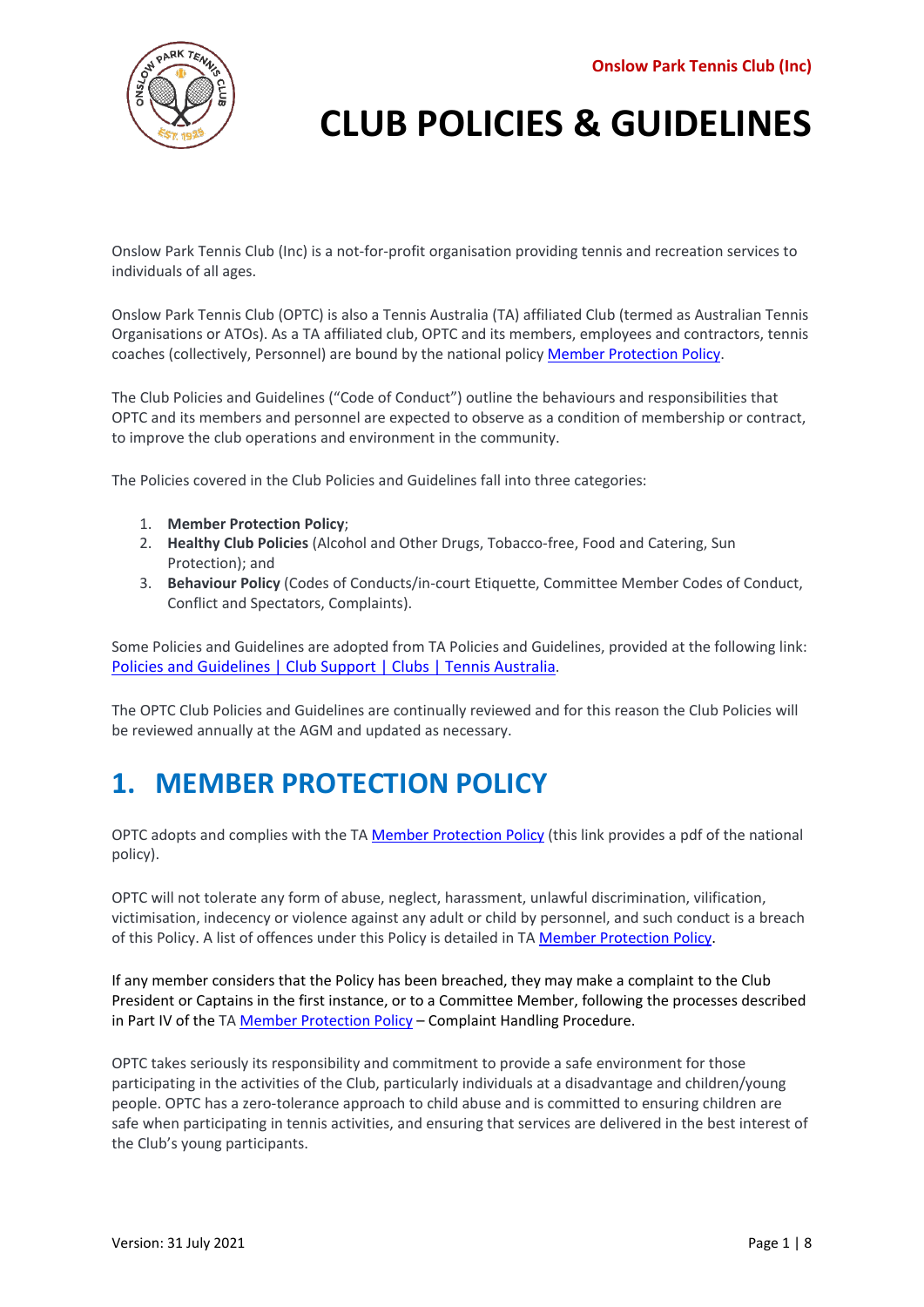

OPTC recognises that robust screening processes are critical to reduce the risk of, and prevent, child abuse and other forms of improper conduct towards children and others. OPTC adopts TA robust screening of appointees (i.e., Club Committee, Employee/Contractors to a role involving unsupervised contact with children), which includes Checking referees, Interviewing the person, a Working with Children Check, and Member Protection Declarations.

## **2. HEALTHY CLUB POLICIES and GUIDELINES**

### **2.1.Alcohol and Other Drugs Guideline**

OPTC will actively seek to promote, encourage and support strategies to minimise the harmful effects of alcohol and drug use in the interest of health and safety of our members, volunteers and spectators.

The OPTC Alcohol & Other Drugs Guideline details information on the following areas:

- 1. Alcohol Management
- 2. Other Drugs
- 3. All Drugs

#### **2.1.1. Alcohol Management**

At all Club facilities and functions, lower strength and non-alcoholic beverages will be available. Drinks will be served in standard size drink portions in every possible situation. Safe transport options for all Club members will be encouraged and promoted at all times.

Irresponsible promotions will be discouraged at all times including happy hours and drinking competitions. The irresponsible use of alcohol will not be glamourised or promoted at OPTC functions or events through raffles, prizes or awards.

Food will be offered at all times when alcohol is being consumed. When young people are involved in an event, competition or training session, alcohol consumption by parents, coaches or other influential personnel will be discouraged. Active promotion of responsible alcohol consumption by all members and associations will be encouraged at all times.

Tap water will be available and free at the Club at all times.

#### **2.1.2. Other Drugs**

The use of illicit and performance enhancing drugs will not be allowed, glamourised or promoted at any competition, training or event under the control of the Club. For further and more in-depth information please review the Tennis Australia Anti-Doping Policy.

The current Tennis Australia Anti-Doping Policy is available at this link: [https://www.tennis.com.au/wp-content/uploads/2020/08/TA-Anti-Doping-Policy-2020-effective-10-](https://www.tennis.com.au/wp-content/uploads/2020/08/TA-Anti-Doping-Policy-2020-effective-10-August-2020.pdf) [August-2020.pdf](https://www.tennis.com.au/wp-content/uploads/2020/08/TA-Anti-Doping-Policy-2020-effective-10-August-2020.pdf)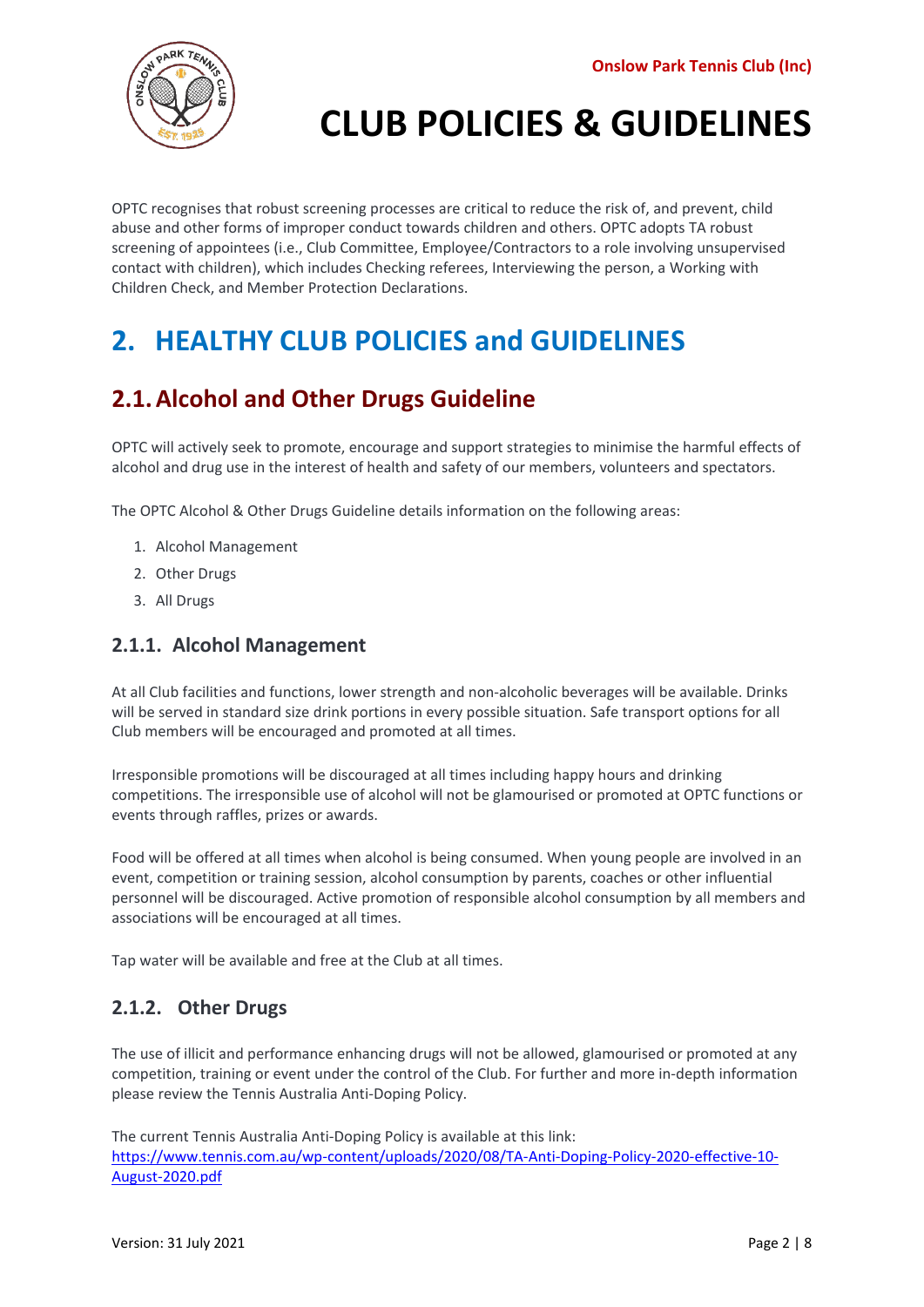

### **2.1.3. All Drugs**

All OPTC members and personnel known to be intoxicated due to alcohol and/or other drugs will not be permitted to participate or perform in any Club training, competition or events whilst in this physical state.

### **2.2. Tobacco-free Policy**

OPTC recognises that tobacco-free environments protect non-smokers from the harmful effects of environmental tobacco smoke (ETS) and contribute to reducing tobacco consumption levels.

The OPTC Tobacco-Free Policy details information on the following areas:

- 1. Tobacco Free Environments
- 2. Tobacco Sales
- 3. Organisation Responsibilities

#### **2.2.1. Tobacco-free Environments**

The Club Tobacco-free Environments Policy aims to protects people from tobacco smoke in public places around the Clubhouse.

To achieve this, the following areas of the Club will be tobacco-free at all times:

- All indoor areas
- All playing courts
- Veranda and outdoor seated areas
- All external areas within the perimeter fence

Consequently, all official functions, including dinners, presentations, fund-raising, meetings and social occasions will be 100% smoke free.

#### **2.2.2. Tobacco Sales**

OPTC aims to ensure that its members are not subjected to the influences of tobacco product advertising, promotion and sponsorship. Consequently, tobacco products will not be sold by the Club at any time.

#### **2.2.3. Organisation Responsibilities**

Any person employed or representing the Club in any capacity will refrain from smoking whilst acting in an official capacity. The Club will be clearly signed with 'No Smoking' signage to make members aware of the smoke free environment.

Social norms and behaviours that support people to be tobacco-free are promoted by the Club.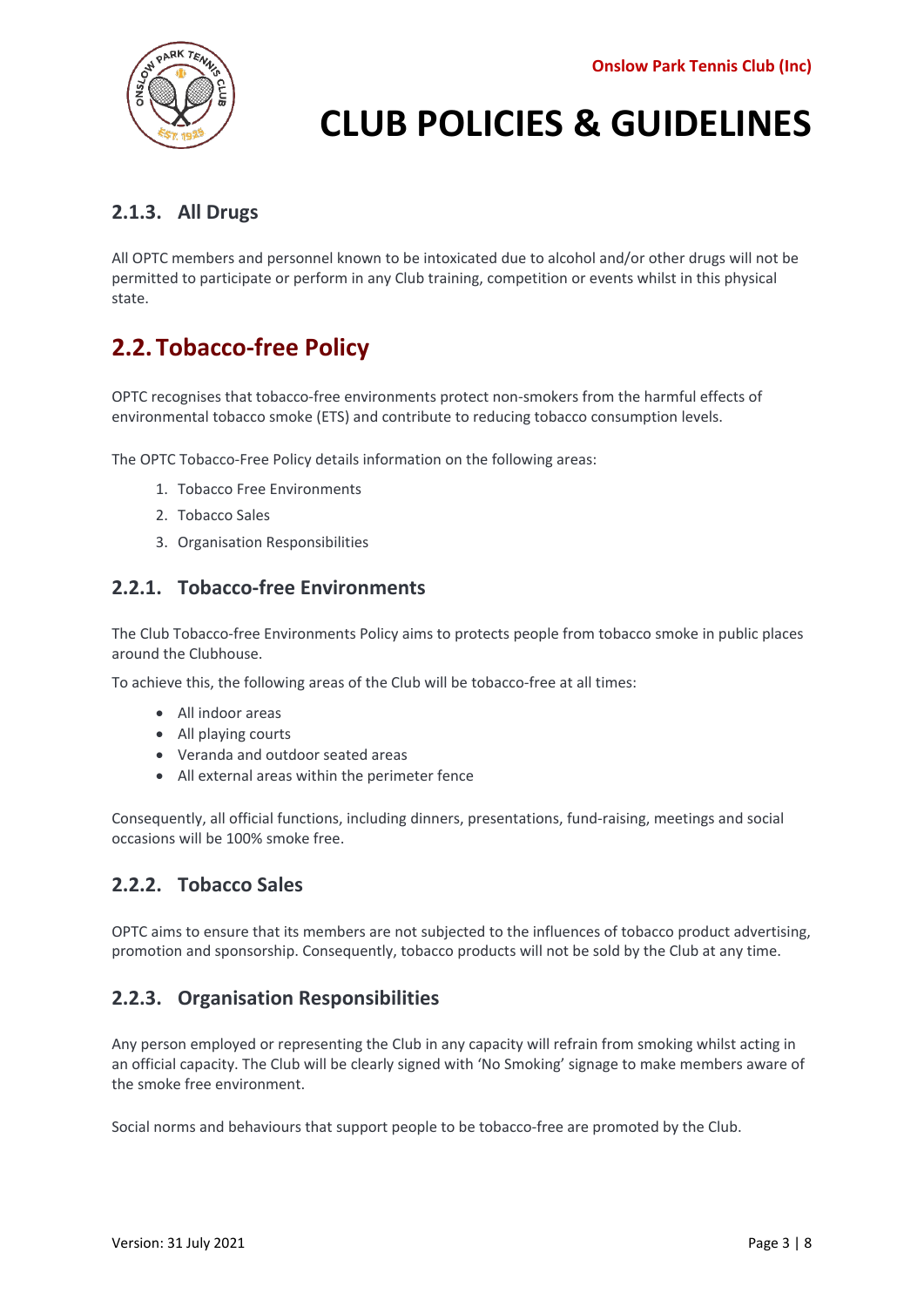

## **2.3. Food & Catering Guideline**

OPTC understands and recognises the importance of good nutrition and the role it plays in maintaining and improving health. OPTC will promote the effect that healthy eating has on all members in achieving optimal performance.

#### **2.3.1. Training for Food Management**

Every endeavour will be made to provide training in the handling and preparation of food to paid staff and volunteers who prepare food at events and competitions. OPTC will give preference to food companies/caterers who provide healthy alternatives. OPTC will endeavour not to provide members with prizes that encourage unhealthy eating.

### **2.4. Sun Protection Guideline**

OPTC recognises that exposure to ultraviolet (UV) radiation from the sun is the main cause of skin cancer, therefore the Club will introduce measures to minimise exposure. Due to tennis being played mainly outdoors, OPTC is extremely conscious of providing adequate information, education and facilities and strongly recommends and supports sun safe practices for all participants involved in tennis throughout the Club. Measures are constantly being introduced to minimise exposure to the harmful effects of the sun that participants may incur.

The OPTC Sun Protection Guideline provides advice to reduce UV exposure to skin damage due to sun and skin cancer, by applying the combination of the following measures:

- 1. Appropriate Protection (clothing, hat, sunscreen)
- 2. Provision of Shaded Areas
- 3. Heat Rule

#### **2.4.1. Appropriate Protection (clothing, hat, sunscreen)**

Members are encouraged to take responsibility for sensible measures and to hydrate, wear hats, sunglasses, and apply sunscreen regularly.

Broad spectrum (SPF 30+) sunscreen will be made available to participants and spectators, and where this is not possible the above mentioned parties will be encouraged to bring their own.

During the Club Junior programs (particularly in summer daytime during peak UV radiation) a 'no hat, no play' policy will be employed by our Tennis Coaches and sunscreen and drinking water will be available to all students and teachers at all times. This will encourage young people to learn and adopt sun protection measures at an early age.

Club coaches will be responsible for incorporating the SunSmart message and the harmful effects of UV radiation when visiting primary schools for Tennis coaching and clinics.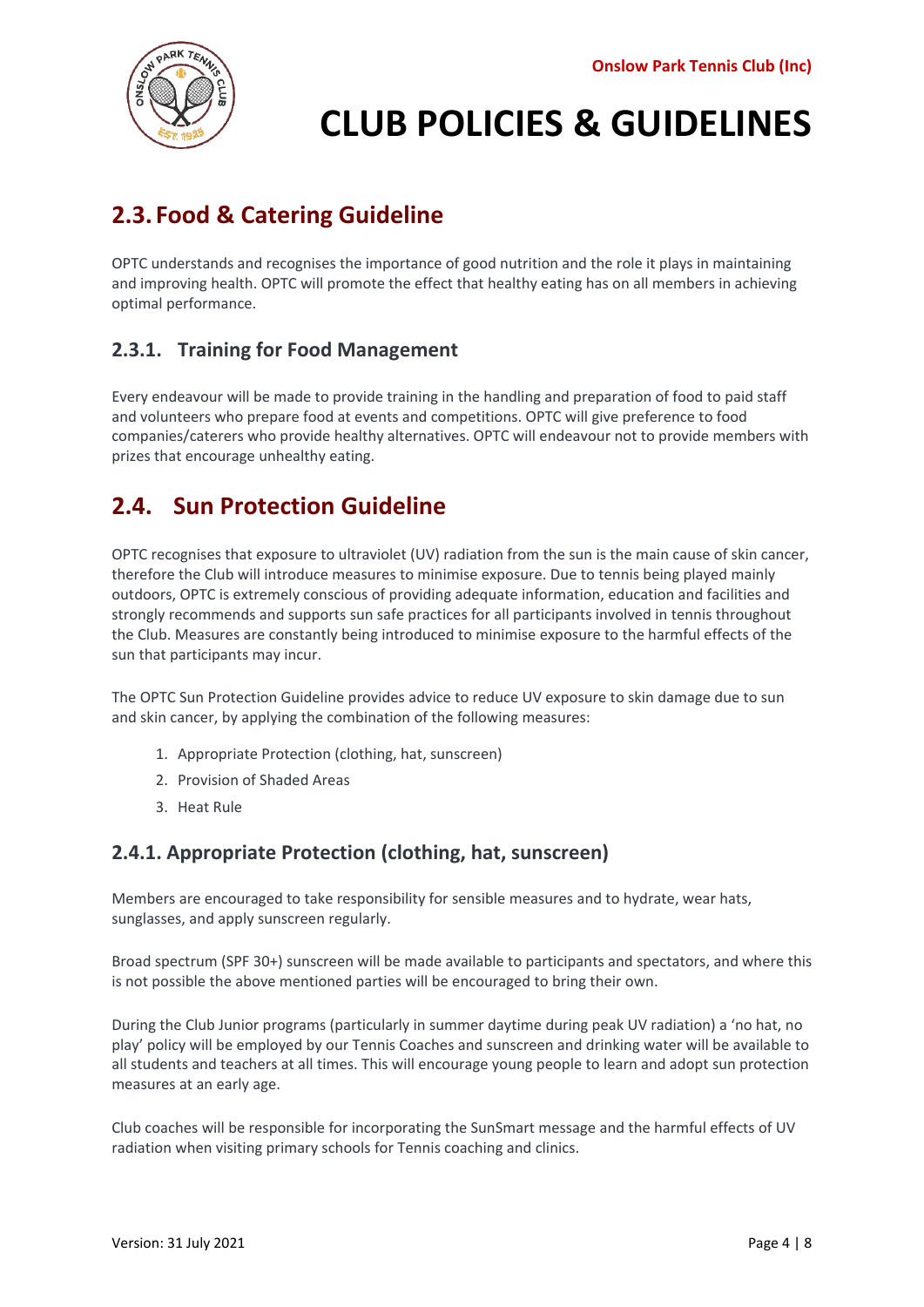

#### **2.4.2. Provision of Shaded Areas**

Where available natural shade will be utilised to protect participants and spectators from UV radiation.

Where natural shade is not available, the organisation, club or association conducting the event will supply and erect portable shade structures to the best of their ability.

#### **2.4.3. Heat Rule Policy:**

Consult EXTREME WEATHER POLICY (Tennis Australia): [https://www.tennis.com.au/wp](https://www.tennis.com.au/wp-content/uploads/2019/11/Extreme-Weather-Policy-Effective-25-November-2019-1.pdf)[content/uploads/2019/11/Extreme-Weather-Policy-Effective-25-November-2019-1.pdf](https://www.tennis.com.au/wp-content/uploads/2019/11/Extreme-Weather-Policy-Effective-25-November-2019-1.pdf)

## **3. BEHAVIOUR POLICY**

### **3.1. Code of Conducts: On-Court Etiquette**

Of all sports, tennis is famous for its etiquette. While sticking to a bunch of rules about how to behave on a tennis court might sound stuffy and old-fashioned, tennis etiquette actually makes the sport more enjoyable. Good tennis etiquette won't give you a bigger serve or a more accurate backhand but it will make you more fun to share a court with.

OPTC has adopted both the TA Code of Conduct and an Etiquette Policy, for the benefit of all OPTC members.

The Code of Conduct can be found at [www.tennis.com.au/learn/rules-and-scoring/etiquette](http://www.tennis.com.au/learn/rules-and-scoring/etiquette)

The following principles of on-court etiquette are published to ensure that the experience of playing tennis at OPTC is enjoyable for all:

- Once a set has been organized, it is the responsibility of the players drawn for a set to make their way as quickly as possible to the allocated court.
- When ball persons are not available, all balls on your side of the net are your responsibility to collect and return directly to the server. Preferably, this should be done by returning the balls along the ground to the server.
- The receiver should not return or otherwise hit a first service if it is an obvious fault. Let the ball go by, or ground it.
- If a ball other than the ball in play encroaches on your court, play should stop immediately, and the point be replayed.
- When retrieving a ball from another court, or returning a ball to another court, wait until the point in progress on that court has been completed.
- Wait until a point is complete before walking behind a court where a match is in progress.
- Do not enlist the assistance of others, such as spectators, in determining line calls, scores or other on-court matters. These are the responsibility of the players on the court.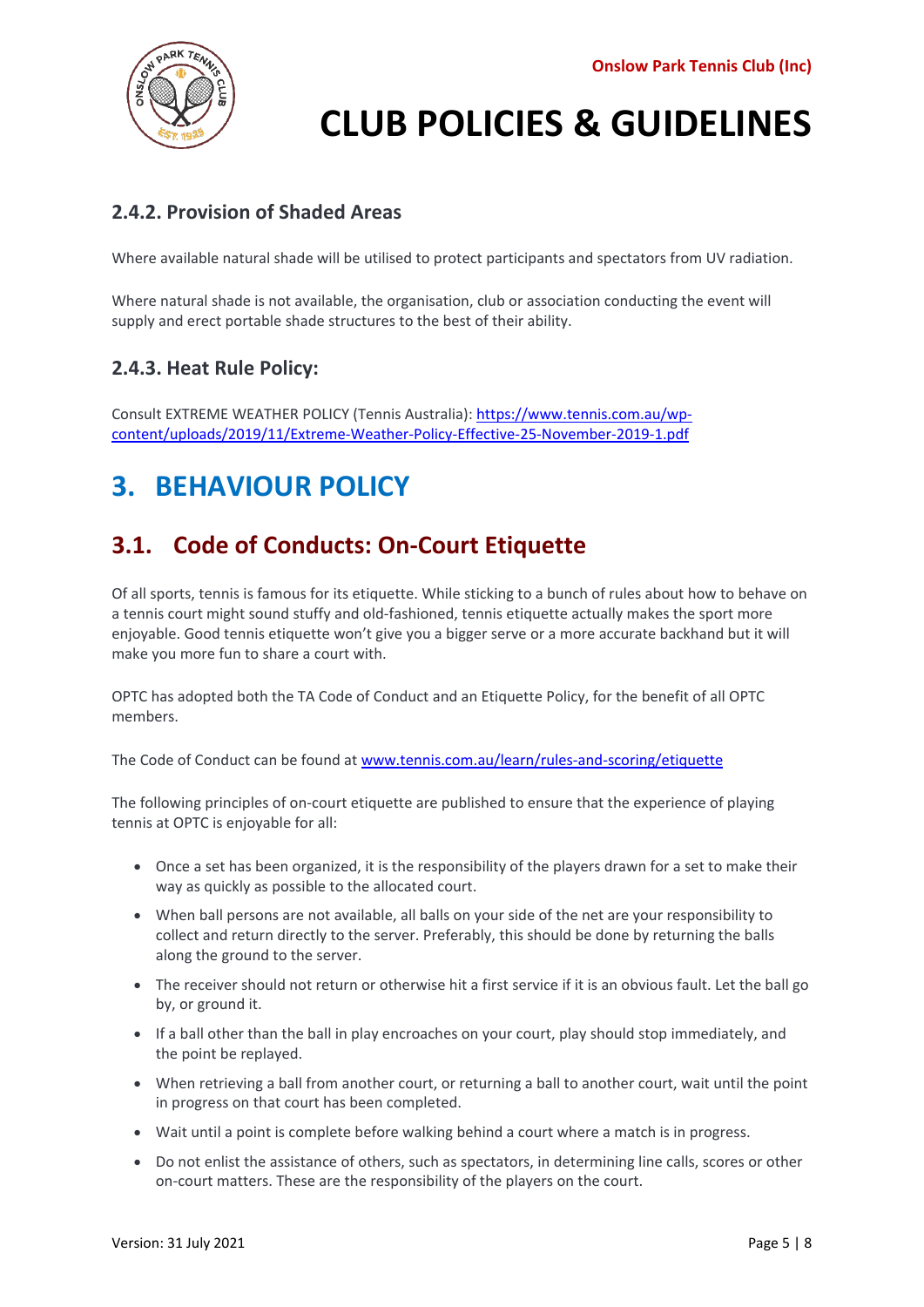

- The server should announce in a clear voice the game score before starting a game, and the point score before each serve.
- Line calling is the responsibility of the players in the half of the court in which a ball lands. For service calls, the receiver should call the centre and side service lines, and the receiver's partner the service line. It is not appropriate to dispute a line call once made.
- Gamesmanship of any description is discouraged, as is loud or intrusive behaviour likely to interfere with play on other courts.
- Celebrations should be restrained. Offensive or bullying conduct is unsportsmanlike conduct and will not be tolerated.
- In organised social play, once the bell sounds you should finish the game as soon as possible including playing a short deuce if necessary and leave the court. Protracted deuce points, or continuing to play until the end of a current game, may delay the start of the next scheduled match.
- All players in a match should thank each other at the conclusion of the match. Where health protocols are in place, acknowledgement of participation is effected by all players touching racquets, rather than shaking hands.
- Be aware of the standard of the players with you in a social match. The sets are drawn to give all players the opportunity to play with and against players of differing standards, and it is appropriate to modify your play to reflect the standard of each player
- If you have a concern about the standard of sets in which you are drawn on a consistent or continuing basis, raise that concern with the duty captain on the day. Do not raise those concerns with the set coordinators as it is unfair to them and it is not their job to make changes.

OPTC Pennant Players are advised to consult the current WA TENNIS LEAGUE RULES & REGULATIONS OF COMPETITION which covers player behaviour, roles and responsibilities, and rules for non-umpired matches at: [https://www.tennis.com.au/wa/files/2020/10/AA-TW-League-Rules-2019-20](https://www.tennis.com.au/wa/files/2020/10/AA-TW-League-Rules-2019-20-ver1231020.pdf) [ver1231020.pdf.](https://www.tennis.com.au/wa/files/2020/10/AA-TW-League-Rules-2019-20-ver1231020.pdf)

### **3.2. Committee Members Codes of Conduct**

The purpose of this guideline is to set out the standards of behaviour expected of Committee Members in agreeing to be part of the Committee, each member must also agree to adhere to these codes at all times.

The following Codes of Conduct are encouraged to all Committee Members:

- Be diligent in their role.
- Attend Committee meetings or forward their apology prior to the meeting.
- Treat all people associated with the Club, including members, volunteers, partners, external stakeholders, and other Committee Members with respect.
- Always consider the welfare of the Club's members.
- Attend to their fiduciary responsibility and make decisions based on what is best for the Club, not for individual interest or gain.
- Not take advantage of their position on the Committee in any way.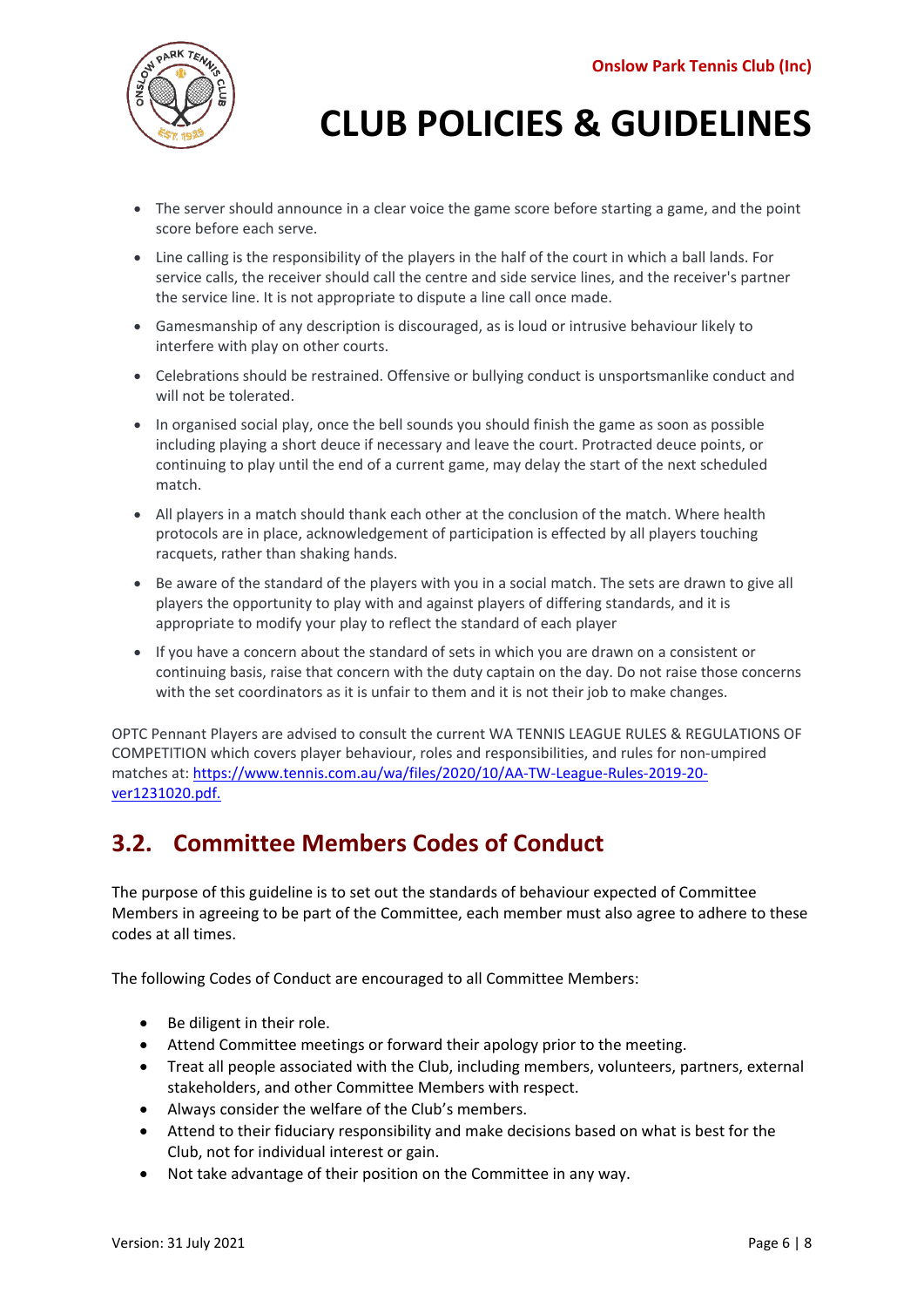

- Declare any Conflicts of Interest as they arrive and act to ensure that these conflicts do not pose a risk to the Club.
- Be open to feedback from members and respond appropriately.
- Be honest at all times.
- Act as a positive role model with respect to good sporting behaviour.
- Refrain from smoking and excessive use of alcohol at the Club.
- Adhere to legislative requirements of the Club.
- Respect the equipment and resources of the Club and only use these in Club-related business.
- Not receive gifts that result in personal financial benefit.
- Always look for opportunities for improved performance of the Club operations and Committee functions.
- Always represent the Club in a professional manner.
- Not speak to public or media about any aspect of the Club that could damage the Club or its reputation.

### **3.3. Complaints**

If any member considers that the Members Protection Policy has been breached, they may make a complaint in writing to the Club President or Club Captain within 14 days - see Section 1. Members Protection Policy.

If a complaint is being made against the principles of On-Court Etiquette (Section 3.1), the member may make a complaint (either verbal or in writing) to the Club Captain.

OPTC aims to resolve all complains in a fair, timely and effective manner. However, depending on their complexity, the process and timelines involved in resolving a complaint may vary from time to time.

All members may request the involvement of Tennis West officials for independent advice and mediation.

**SIGNATURES:**  Signed: James Edwards  $\tilde{\phantom{a}}$ Position: President

Date: 8 September 2021

Position: Date: Sri Adiyanti Secretary 6 September 2021

Signed: